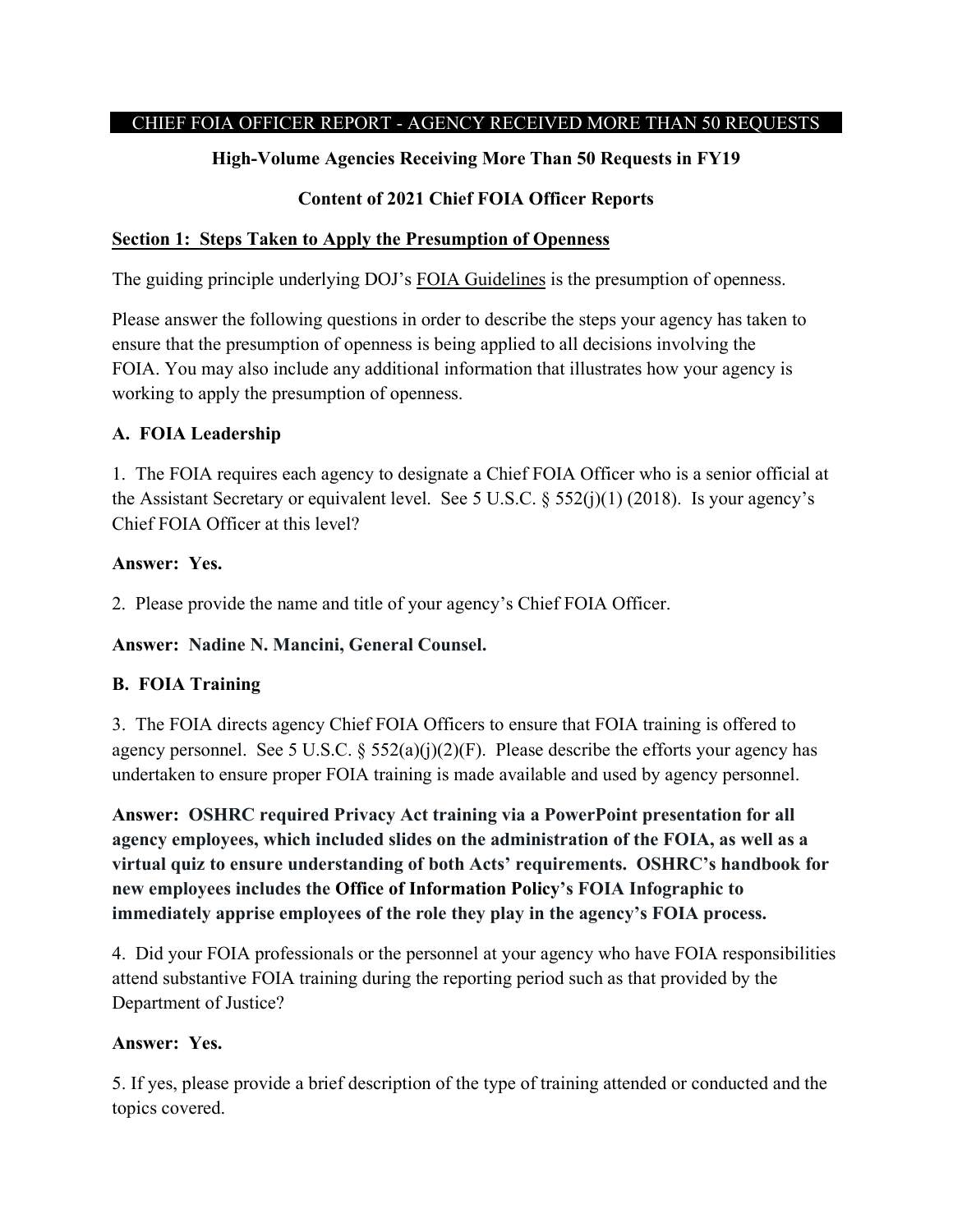**Answer: Our FOIA professionals attended the Litigation Workshop, Fees and Fee Waiver Workshop, Annual FOIA Report Training, and Chief FOIA Officer Report Training offered by OIP. The FOIA Public Liaison participated in a FOIA Advisory Committee meeting held by the Office of Government Information Services at the National Archives and Records Administration and Chief FOIA Officer Council meeting held by OIP.** 

6. Please provide an estimate of the percentage of your FOIA professionals and staff with FOIA responsibilities who attended substantive FOIA training during this reporting period.

## **Answer: 100% of our FOIA professionals received substantive FOIA training.**

7. OIP has [directed agencies](https://www.justice.gov/oip/oip-guidance-9) to "take steps to ensure that all of their FOIA professionals attend substantive FOIA training at least once throughout the year." If your response to the previous question is that less than 80% of your FOIA professionals attended training, please explain your agency's plan to ensure that all FOIA professionals receive or attend substantive FOIA training during the next reporting year.

## **Answer: N/A.**

# **C. Outreach**

8. Did your FOIA professionals engage in any outreach or dialogue with the requester community or open government groups regarding your administration of the FOIA? Please describe any such outreach or dialogue, and, if applicable, any specific examples of how this dialogue has led to improvements in your agency's FOIA administration.

**Answer: Our FOIA team of professionals maintains a dialogue with most requesters and most certainly with frequent requesters, and provides assistance and guidance as needed to new requesters. During this reporting period, OSHRC's FOIA Public Liaison engaged with first-time requesters to describe the general categories of OSHRC's records, as well as how to submit and streamline FOIA requests. OSHRC's FOIA Disclosure Officer typically explains to requesters how OSHRC's records are organized and the mechanics of searching these records, thus allowing requesters to better formulate their requests. OSHRC's FOIA professionals are available to assist and communicate with requesters throughout the entire FOIA process.** 

# **D. Other Initiatives**

9. Describe any efforts your agency has undertaken to inform non-FOIA professionals of their obligations under the FOIA. In particular, please describe how often and in what formats your agency provides FOIA training or briefings to non-FOIA staff.

**Answer: OSHRC sends search requests and detailed instructions relevant to each request to its non-FOIA personnel to assist in the processing of FOIA requests. In multiple instances during this reporting period, OSHRC's FOIA professionals assisted non-FOIA**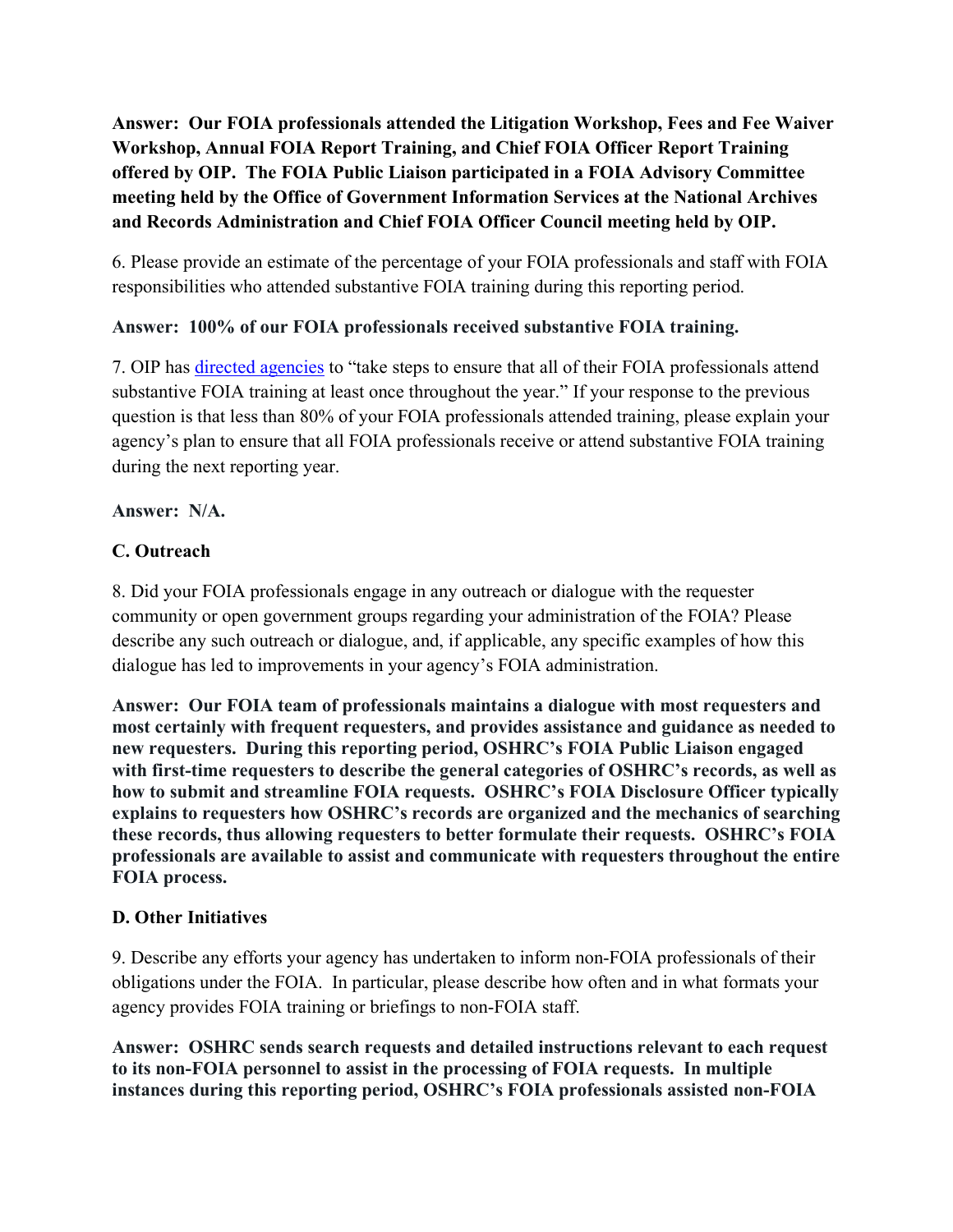**personnel in establishing the parameters of a search for records by providing additional information about the request and acted as intermediaries to obtain clarifying information from requesters to appropriately construct a search. Additionally, OSHRC recently updated its internal FOIA Directive to reflect not only the agency's revised regulations implementing FOIA, but also OIP guidance and the revised DOJ Guide to the FOIA. All OSHRC employees were provided with a link to the revised Directive and encouraged to review its contents at that time. The Directive remains available to all personnel on the agency's intranet.** 

10. Optional -- If there are any other initiatives undertaken by your agency to ensure that the presumption of openness is being applied, please describe them here.

## **Answer: N/A.**

# **Section II: Steps Taken to Ensure that Your Agency Has an Effective System in Place for Responding to Requests**

DOJ's [FOIA Guidelines](http://justice.gov/ag/foia-memo-march2009.pdf) emphasize that "[a]pplication of the proper disclosure standard is only one part of ensuring transparency. Open government requires not just a presumption of disclosure, but also an effective system for responding to FOIA requests." It is essential that agencies effectively manage their FOIA program.

Please answer the following questions to describe the steps your agency has taken to ensure that the management of your FOIA program is effective and efficient. You should also include any additional information that that describes your agency's efforts in this area.

1. For Fiscal Year 2020, what was the average number of days your agency reported for adjudicating requests for expedited processing? Please see Section VIII.A. of your agency's Fiscal Year 2020 Annual FOIA Report.

# **Answer: N/A. While OSHRC received requests for expedited processing, these requests were all processed in full in less than ten calendar days, thus eliminating the need to adjudicate any requests for expedited processing.**

2. If your agency's average number of days to adjudicate requests for expedited processing was above ten calendar days, according to Section VIII.A. of your agency's Fiscal Year 2020 Annual FOIA Report, please describe the steps your agency will take to ensure that requests for expedited processing are adjudicated within ten calendar days or less.

## **Answer: N/A.**

3. During the reporting period, did your agency conduct a self-assessment of its FOIA program? If so, please describe the methods used, such as reviewing Annual Report or raw data, using active workflows and track management, reviewing and updating processing procedures, etc.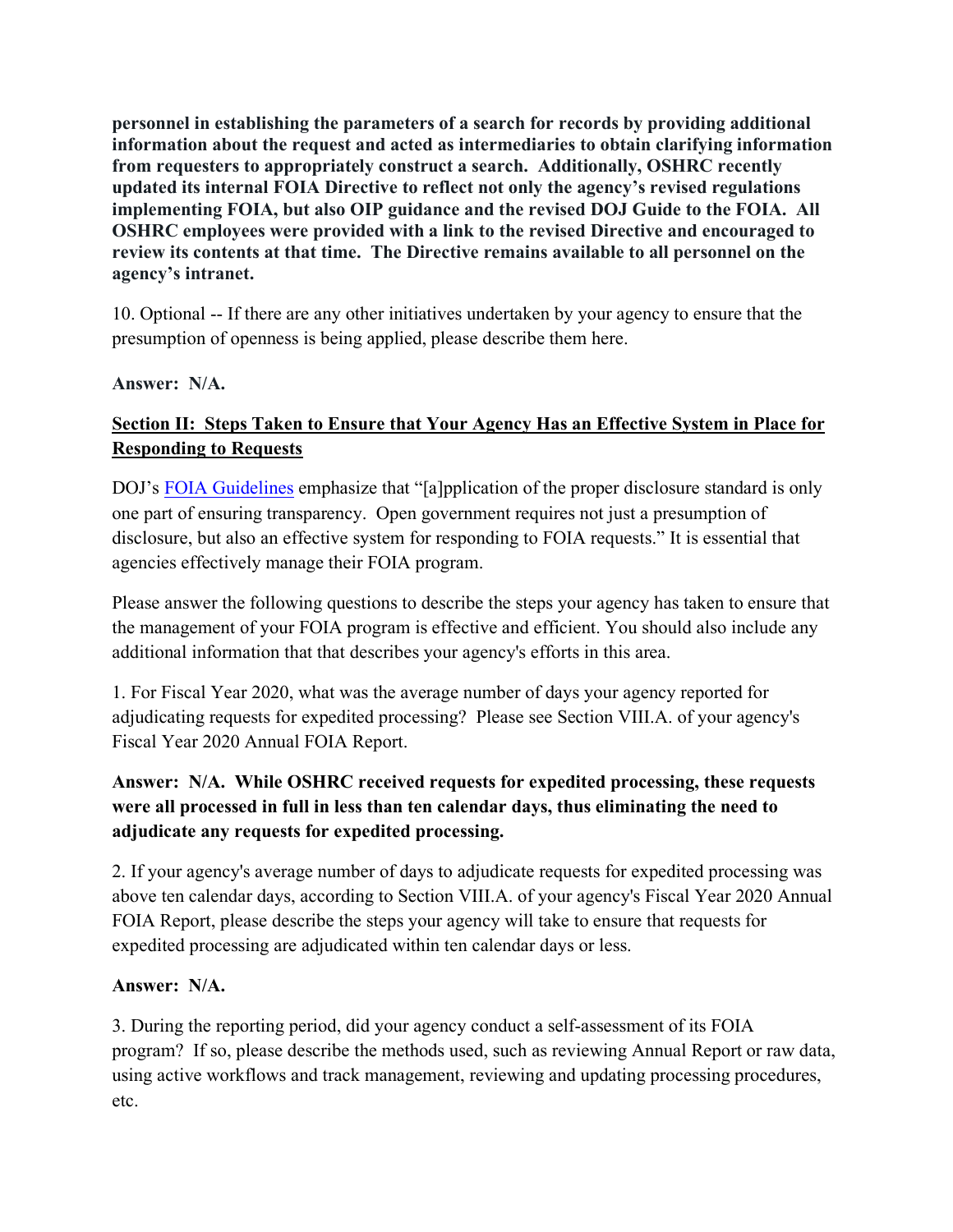Note: In September 2017, OIP released a FOIA Self-Assessment Toolkit as a resource for agencies conducting a self-assessment of their FOIA program. The Toolkit is available on OIP's website for all agencies to use.

**Answer: OSHRC recently used the FOIA Self-Assessment Toolkit while reviewing and revising both our FOIA Directive and FOIA Reference Guide. During the reporting period, OSHRC re-visited its FOIA Regulations, previously revised to account for the statutory amendments included in the FOIA Improvement Act of 2016, to add further clarification for requesters regarding tolling and fees. Additionally, our FOIA program is evaluated in light of information provided at any training attended by our FOIA professionals, as well as any guidance from OIP and developments in relevant caselaw.** 

4. Standard Operating Procedures (SOPs): Having SOPs can improve the consistency and quality of an agency's FOIA process. In addition, describing an agency's standard practices for their request will be handled.

a) Does your agency have SOPs that outline general processes for handling FOIA requests and appeals?

# **Answer: OSHRC's FOIA Reference Guide outlines the agency's general processes for handling FOIA requests and appeals.**

b) If not, does your agency have plans to create FOIA SOPs?

# **Answer: N/A.**

c) If yes, how often are they reviewed/updated to account for changes in law, best practices, and technology?

**Answer: OSHRC updated its FOIA Reference Guide in 2019. The procedures contained within the Guide were again evaluated following recent minor updates to OSHRC's FOIA regulations and continue to be reviewed on an ongoing basis following developments in FOIA caselaw (e.g. the recent clarification to the definition of "confidential" for applying Exemption 4 and the upcoming examination of the deliberative process privilege under Exemption 5).** 

d) In addition to having SOPs, does your agency post or otherwise describe your standard processes for handling requests on your website?

**Answer: Yes. OSHRC posts its FOIA Reference Guide on our website on the FOIA program's dedicated webpage.**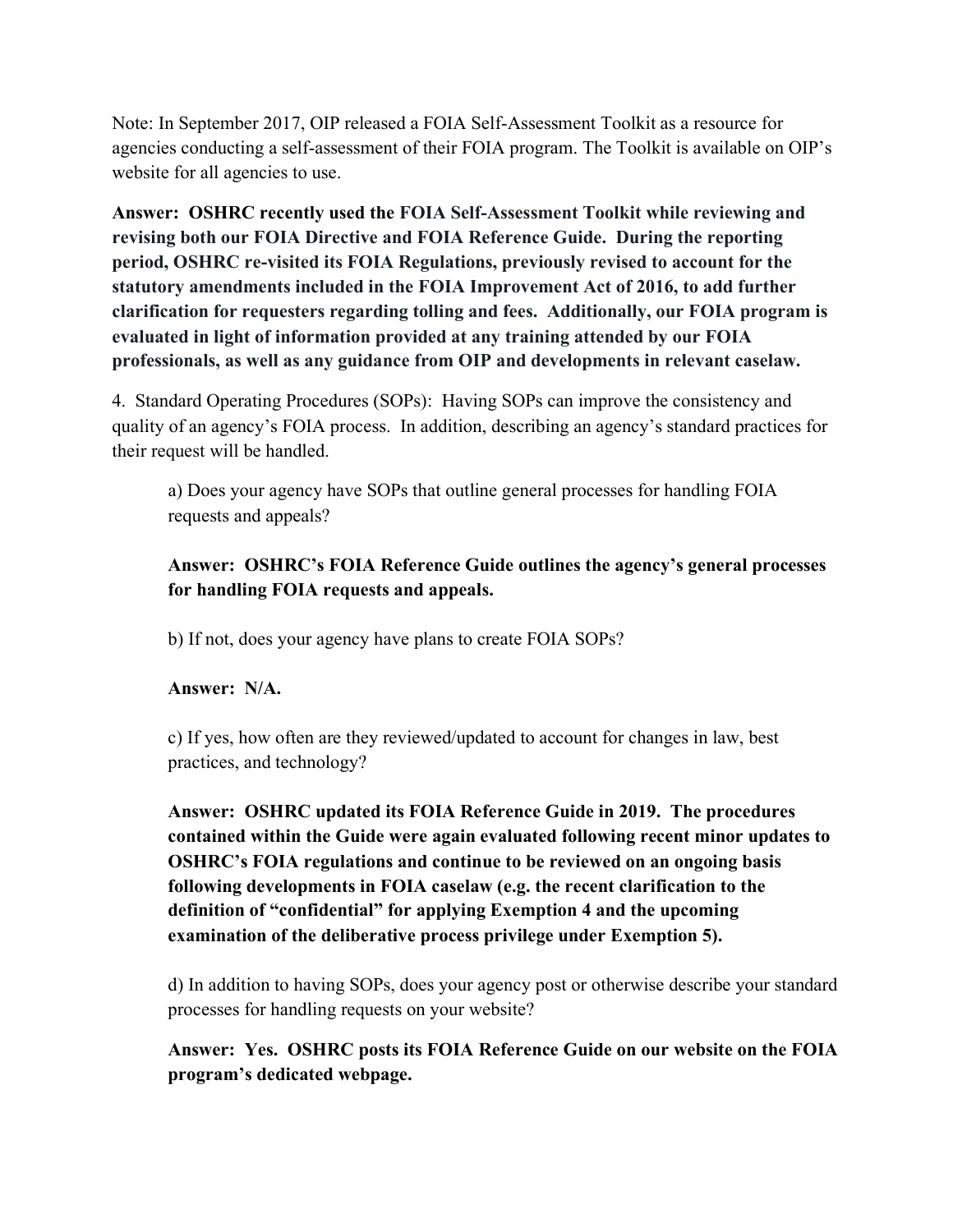5. The FOIA Improvement Act of 2016 requires additional notification to requesters about the services provided by the agency's FOIA Public Liaison. Please provide an estimate of the number of times requesters sought assistance from your agency's FOIA Public Liaison during FY 2020 (please provide a total number or an estimate of the number).

**Answer: Approximately three times. In these instances, requesters sought assistance from the FOIA Public Liaison (before or after the processing of their FOIA request) regarding the types of records maintained by OSHRC and in some instances, the most effective way to frame their request to yield responsive records. Additionally, assistance from the FOIA Public Liaison was provided proactively in various instances.** 

6. Does your agency frequently receive common categories of first-party requests? If so, please describe the types of requests and if your agency has explored establishing alternative means of access to these records outside of the FOIA process?

# **Answer: No. OSHRC received only two first-party requests during Fiscal Year 2020 and did not have responsive records to these requests.**

7. The FOIA Improvement Act of 2016 required all agencies to update their FOIA regulations within 180 days. Has your agency updated its FOIA regulations in accordance with the FOIA Improvement Act of 2016? If not, what is your agency's plan to update your regulations?

## **Answer: Yes.**

8. Please explain how your agency worked to mitigate the impact of the COVID-19 pandemic on FOIA processing. Examples could include, but are not limited to: altering workflows, implementing new technology, providing notices and instructions or otherwise communicating directly with requesters.

**Answer: During the pandemic, OSHRC has continued to timely process FOIA requests submitted through email, facsimile, and the National FOIA Portal. Requests submitted through the U.S. Mail are scanned by onsite agency personnel and emailed to our FOIA professionals working remotely. The dedicated telephone line for our FOIA Requester Service Center is forwarded directly to our FOIA professionals such that inquiries are received in the same manner they would be if our FOIA professionals were onsite. Additionally, searches for records continue to be conducted electronically. Requesters have been informed of our limited ability to search for and review any records that may only exist onsite in hard-copy format, as well as records stored by the agency at Federal Records Centers. Our FOIA personnel continue to communicate with FOIA requesters, and are available, by email and telephone to request clarifying information, as needed, and provide status updates. Determination letters, which include information regarding the best way to contact OGIS during the pandemic, and responsive records are provided electronically.**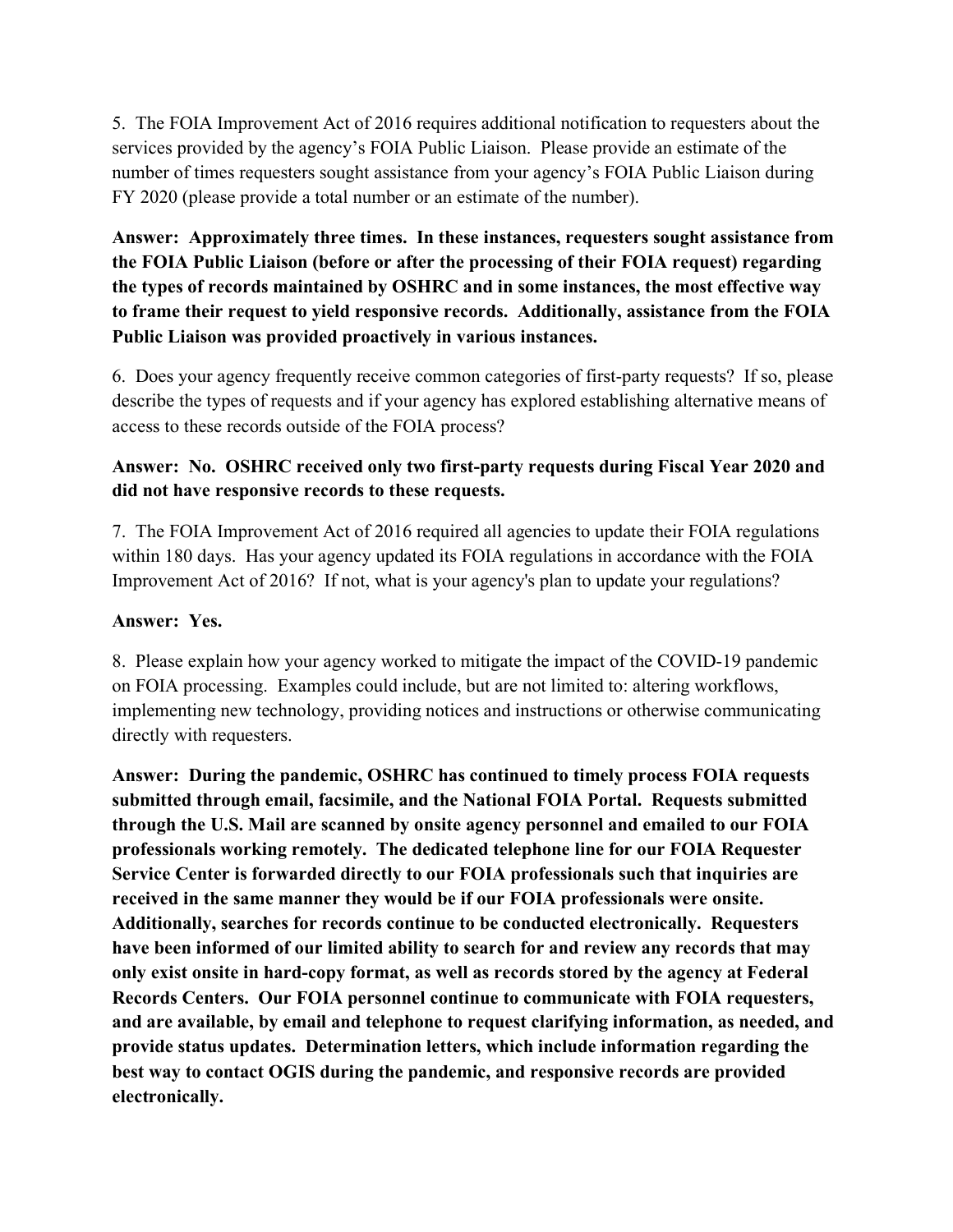#### 9. Optional -- Please describe:

- Best practices used to ensure that your FOIA system operates efficiently and effectively
- Any challenges your agency faces in this area

**Answer: This fiscal year, approximately 39% of the FOIA requests processed by OSHRC were submitted using our online FOIA request form, which helped to streamline processing. In fact, almost 68% of our requesters used either OSHRC's online form or the form provided online by the National FOIA Portal to submit a request. Additionally, following the revision of OSHRC's Rules of Procedure to include provisions that address how the public submits records containing private information to the agency, our FOIA professionals have been able to reduce the processing and response times associated with FOIA requests for such records. Also, our FOIA team has pointed requesters to relevant revisions in OSHRC's Rules to indicate the types of records that are now available and assist in re-formulating requests as necessary. For example, OSHRC no longer receives copies of settlement agreements in proceedings adjudicated by the agency, documents that have frequently been requested through FOIA. As a result, our FOIA professionals now inform requesters when other available records might provide supplementary information sought by requesters.** 

## **Section III: Steps Taken to Increase Proactive Disclosures**

The Department of Justice has long focused on the need for agencies to work proactively to post information online without waiting for individual requests to be received.

Please answer the following questions to describe the steps your agency has taken to increase the amount of material that is available on your agency websites. In addition to the questions below, you should also describe any additional steps taken by your agency to make and improve proactive disclosures of information.

1. Provide examples of any material that your agency has proactively disclosed during the past reporting year, including records that have been requested and released three or more times in accordance with 5 U.S.C. § 552(a)(2)(D). Please include links to these materials as well.

## **Answer: OSHRC maintains a comprehensive e-FOIA Reading Room where the records flagged by our FOIA professionals for proactive disclosure are posted.**

## **<https://www.oshrc.gov/foia/oshrc-e-foia-reading-room/>**

**Additionally, OSHRC continues to proactively disclose other records, such as reports concerning monthly dockets, case activity, and new cases received; decisions, both final and pending, issued by administrative law judges, as well as significant interlocutory orders; briefing notices for cases that the Commission has exercised its discretionary authority to review; and final decisions issued by the Commission.**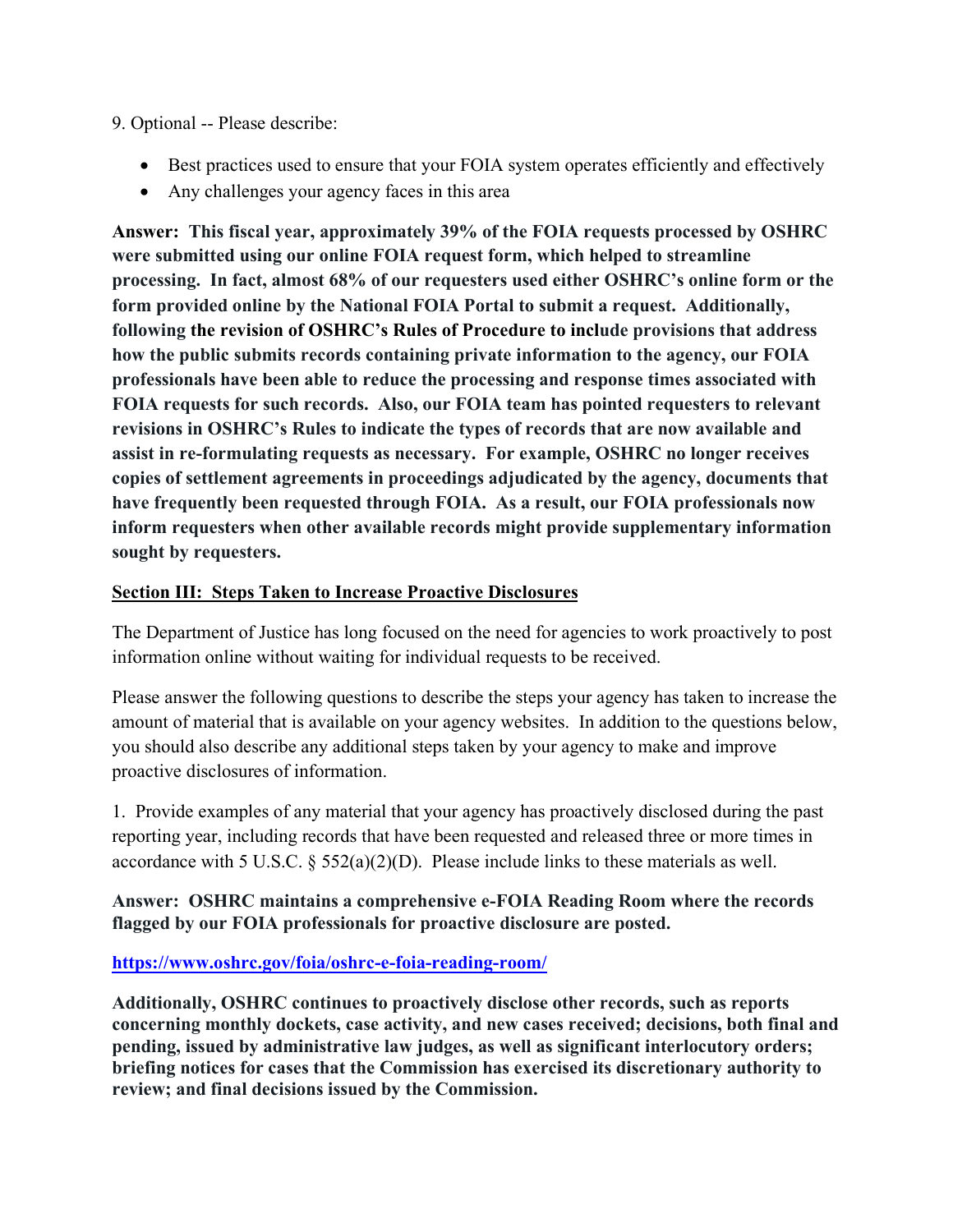**<https://www.oshrc.gov/decisions/index.html> <https://www.oshrc.gov/documentlisting/?CategoryId=4>**

#### **OSHRC posted its recently revised FOIA regulations, which were already updated to implement the statutory amendments included in the FOIA Improvement Act of 2016.**

## **<https://www.oshrc.gov/foia/oshrc-regulations-implementing/>**

**OSHRC also posted further revised guides to its proceedings and procedures, as well as the further revised Rules of Procedure.** 

## **<https://www.oshrc.gov/rules-guides/>**

## **OSHRC posted Spanish language versions of the revised guidance and Rules of Procedure.**

## **<https://www.oshrc.gov/publications/publications-spanish/>**

2. Beyond posting new material, is your agency taking steps to make the posted information more useful to the public, especially to the community of individuals who regularly access your agency's website?

## **Answer: Yes.**

3. If yes, please provide examples of such improvements. In particular, please describe steps your agency is taking to post information in open, machine-readable, and machine-actionable formats, to the extent feasible. If not posting in open formats, please explain why and note any challenges.

**Answer: OSHRC's recently revamped website contains streamlined dropdown menus for various topics, such as our Rules and Guides, Decisions, and FOIA. Decisions issued by both levels of adjudication at OSHRC are available on the agency's homepage, which has a dropdown menu that reflects our two-tier system of adjudication. During this reporting period, OSHRC's FOIA professionals have directed and assisted requesters in using these menus to locate agency decisions, as well as conduct natural word searches to research topics of interest and thereby, refine or clarify their FOIA request. Our FOIA professionals' guidance in this regard has allowed requesters to more efficiently obtain records sought and, in some instances, withdraw (or determine that there is no need to submit) a FOIA request. Also, records available on OSHRC's dedicated FOIA webpage and in its e-FOIA Reading Room are posted in the most useful format (both PDF and/or HTML file types). Records are also posted in the same format on the website's Open Government page.** 

4. Optional -- Please describe:

• Best practices used to improve proactive disclosures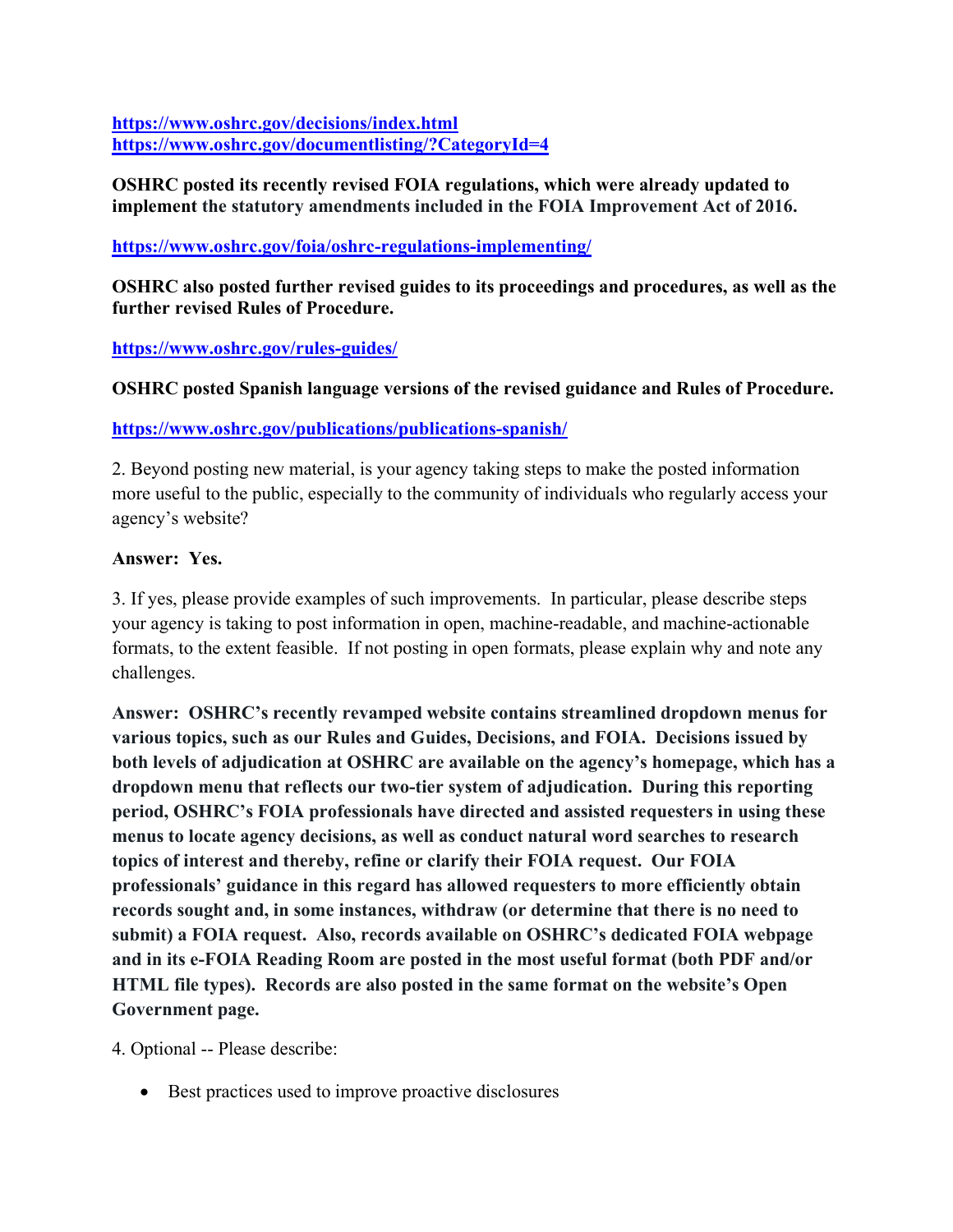• Any challenges your agency faces in this area

#### **Answer: N/A.**

#### **Section IV: Steps Taken to Greater Utilize Technology**

A key component of FOIA administration is using technology to make information more accessible. In addition to using the internet to make proactive disclosures, agencies should also be exploring ways to utilize technology in responding to requests.

Please answer the following questions to describe how your agency is utilizing technology to improve its FOIA administration and the public's access to information. You should also include any additional information that that describes your agency's efforts in this area.

1. Please briefly describe the types of technology your agency uses to support your FOIA program. In addition, please highlight if your agency is leveraging or exploring any new technology that you have not previously reported. If so, please describe the type of technology.

**Answer: OSHRC's recent update to the platform used by its FOIA professionals to redact non-disclosable information has resulted in more efficient processing of requests containing such information. Our FOIA professionals regularly consult with the agency's IT department to determine the most effective way to structure searches for responsive records, and in some instances, our IT professionals perform these searches to ensure that they are reasonably calculated to locate relevant documents. Additionally, OSHRC's mandatory e-filing system has increased efficiency by expanding record search capability for our FOIA professionals.** 

2. OIP issued [guidance](https://www.justice.gov/oip/oip-guidance/OIP%20Guidance%3A%20%20Agency%20FOIA%20Websites%202.0) in 2017 encouraging agencies to regularly review their FOIA websites to ensure that they contain essential resources, and are informative and user-friendly. Has your agency reviewed its FOIA website(s) during the reporting period to ensure it addresses the elements noted in the guidance?

## **Answer: Yes.**

3. Did your agency successfully post all four quarterly reports for Fiscal Year 2020?

#### **Answer: Yes.**

4. If your agency did not successfully post all quarterly reports, with information appearing on FOIA.gov, please explain why and provide your agency's plan for ensuring that such reporting is successful in Fiscal Year 2021.

#### **Answer: N/A.**

5. The FOIA Improvement Act of 2016 requires all agencies to post the raw statistical data used to compile their Annual FOIA Reports. Please provide the link to this posting for your agency's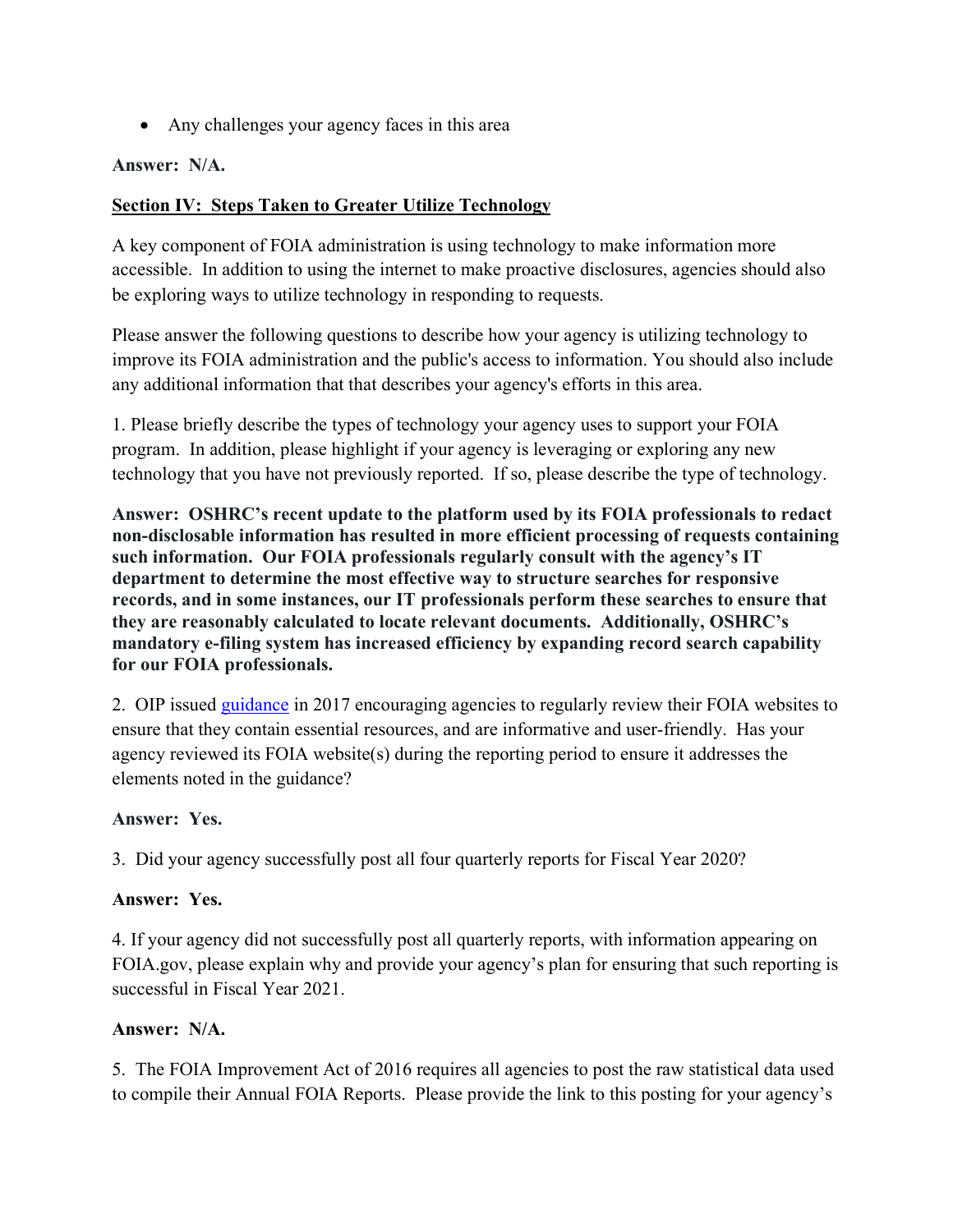Fiscal Year 2019 Annual FOIA Report and, if available, for your agency's Fiscal Year 2020 Annual FOIA Report.

**Answer: <https://www.oshrc.gov/foia/oshrc-annual-foia-reports/>**

6. Optional -- Please describe:

- Best practices used in greater utilizing technology
- Any challenges your agency faces in this area

**Answer: Having requests sent through the National FOIA Portal or submitted using OSHRC's online FOIA request form, which comprised almost 68% percent of the requests processed by OSHRC this fiscal year, has facilitated overall FOIA efficiency. OSHRC is now adept at processing Portal requests, as well as identifying common omissions by requesters using the Portal to swiftly request additional information needed for processing. Additionally, when requesters use OSHRC's online FOIA request form, our FOIA professionals are often able to begin processing immediately without needing further clarification. OSHRC's dedicated FOIA email address has enabled our FOIA professionals to obtain clarification, as needed, more expeditiously and thus, begin processing requests with little delay.** 

# **Section V: Steps Taken to Improve Timeliness in Responding to Requests and Reducing Backlogs**

The Department of Justice has emphasized the importance of improving timeliness in responding to requests. This section of your Chief FOIA Officer Report addresses both time limits and backlog reduction. Backlog reduction is measured both in terms of numbers of backlogged requests or appeals and by looking at whether agencies closed their ten oldest requests, appeals, and consultations.

For the figures required in this Section, please use the numbers contained in the specified sections of your agency's FY 2019 and 2020 Annual FOIA Reports.

# **A. Simple Track**

Section VII.A of your agency's Annual FOIA Report, entitled "FOIA Requests – Response Time for All Processed Requests," includes figures that show your agency's average response times for processed requests. For agencies utilizing a multi-track system to process requests, there is a category for "simple" requests, which are those requests that are placed in the agency's fastest (non-expedited) track, based on the low volume and/or simplicity of the records requested.

1. Does your agency utilize a separate track for simple requests?

**Answer: OSHRC utilizes a multi-track system where requests are categorized as simple, complex, or expedited.**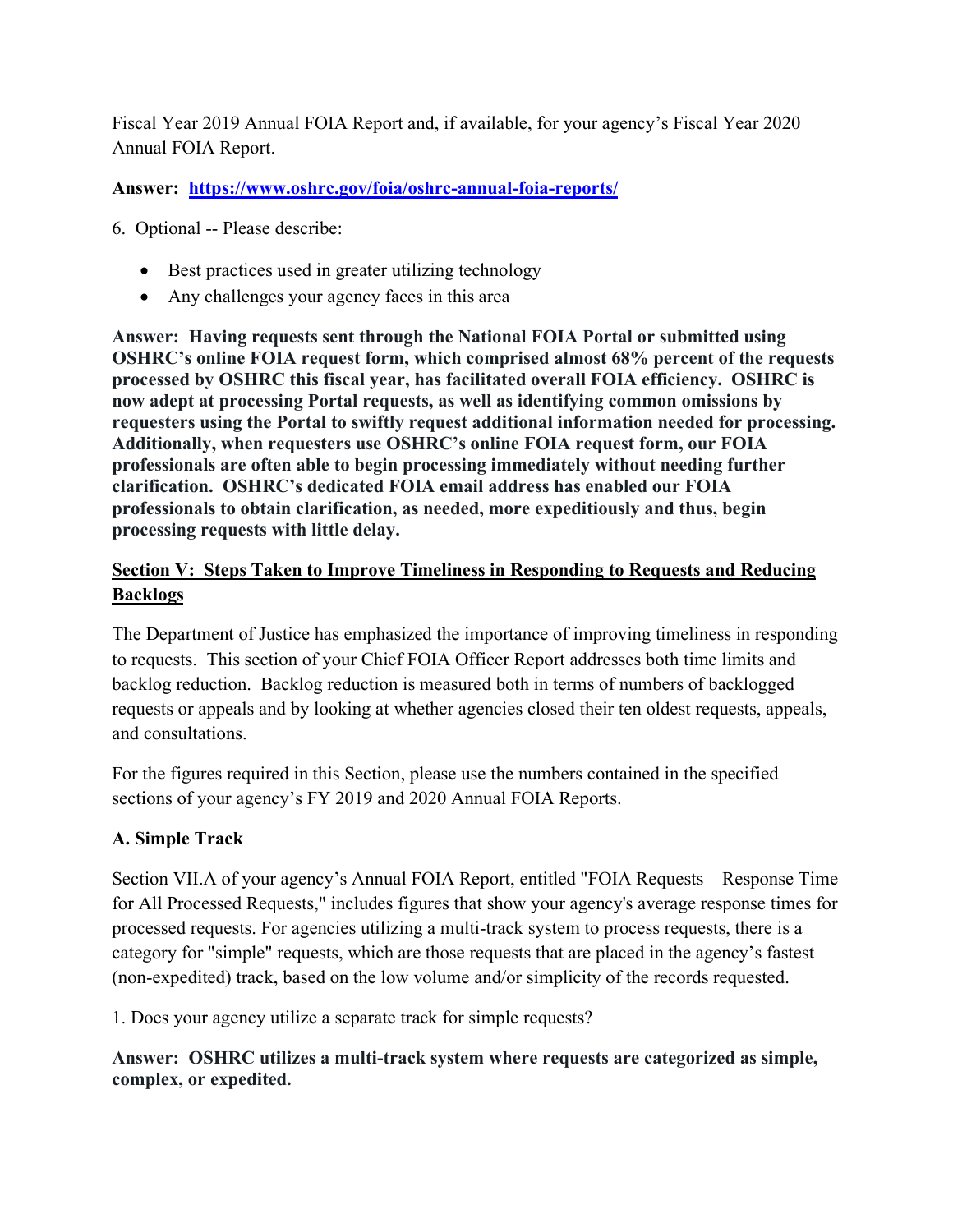2. If your agency uses a separate track for simple requests, according to Annual FOIA Report section VII.A, was the agency overall average number of days to process simple requests twenty working days or fewer in Fiscal Year 2020?

## **Answer: Yes. The average was 5.9 days.**

3. Please provide the percentage of requests processed by your agency in Fiscal Year 2020 that were placed in your simple track. Please use the following calculation based on the data from your Annual FOIA Report: (processed simple requests from Section VII.C.1) divided by (requests processed from Section V.A.) x 100.

## **Answer: 95.4%.**

4. If your agency does not track simple requests separately, was the average number of days to process all non-expedited requests twenty working days or fewer?

## **Answer: N/A.**

## **B. Backlogs**

Section XII.A of your agency's Annual FOIA Report, entitled "Backlogs of FOIA Requests and Administrative Appeals" shows the numbers of any backlogged requests or appeals from the fiscal year. You should refer to these numbers from your Annual FOIA Reports for both Fiscal Year 2019 and Fiscal Year 2020 when completing this section of your Chief FOIA Officer Report.

# **BACKLOGGED REQUESTS**

5. If your agency had a backlog of requests at the close of Fiscal Year 2020, according to Annual FOIA Report Section XII.A, did that backlog decrease as compared with the backlog reported at the end of Fiscal Year 2019?

# **Answer: At the close of Fiscal Year 2019, OSHRC had a backlog of one request. At the close of Fiscal Year 2020, OSHRC had a backlog of two requests, one of which was completed during the first quarter of Fiscal Year 2020.**

6. If not, according to Annual FOIA Report Section V.A, did your agency process more requests during Fiscal Year 2020 than it did during Fiscal Year 2019?

# **Answer: Yes.**

7. If your agency's request backlog increased during Fiscal Year 2020, please explain why and describe the causes that contributed to your agency not being able to reduce its backlog. When doing so, please also indicate if any of the following were contributing factors:

An increase in the number of incoming requests.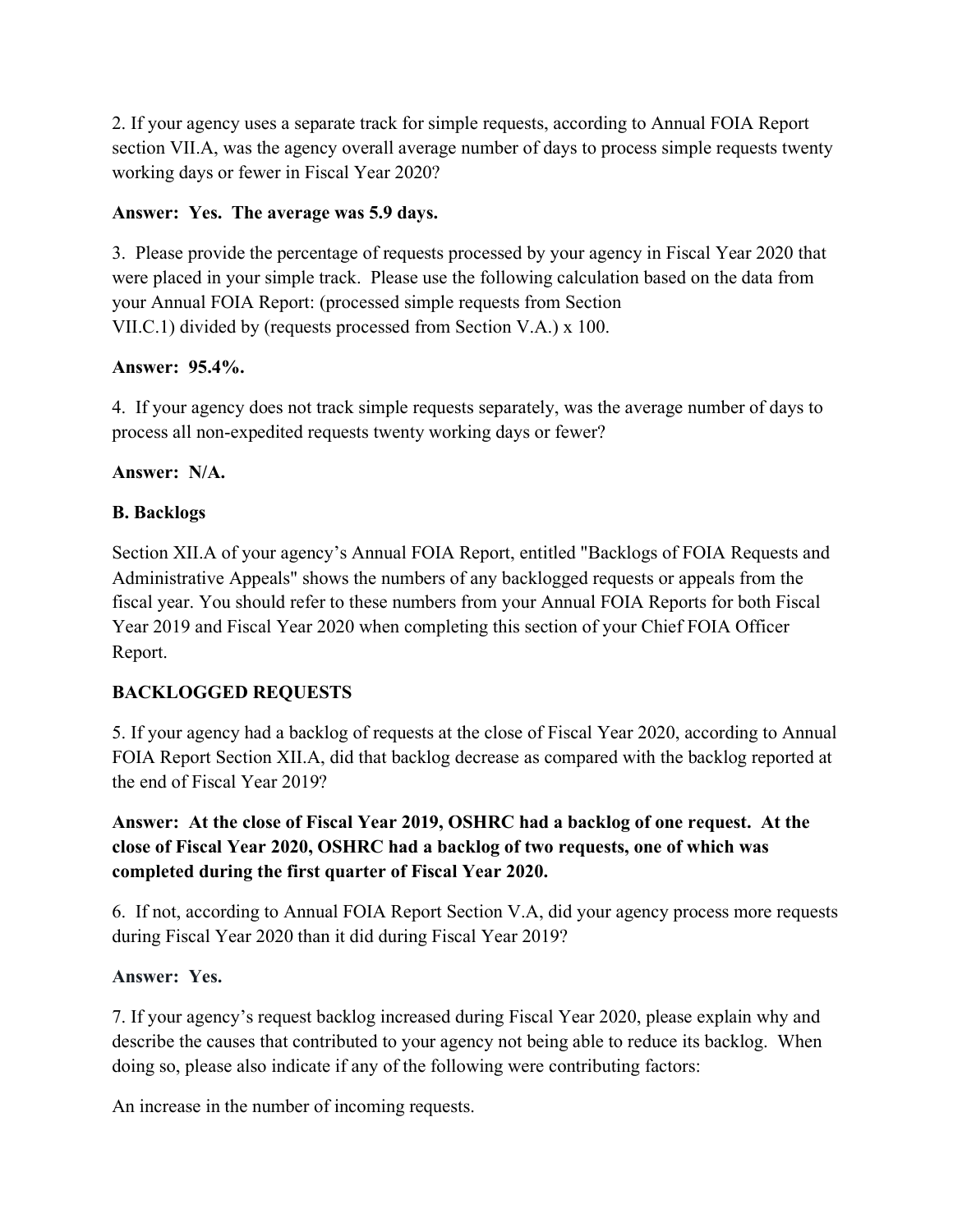A loss of staff.

An increase in the complexity of the requests received. If possible, please provide examples or briefly describe the types of complex requests contributing to your backlog increase.

Any other reasons – please briefly describe or provide examples when possible.

**Answer: OSHRC processed 54.3% more requests in Fiscal Year 2020 than it did in Fiscal Year 2019. The one request in backlog is being processed on our complex track and requires a complicated search and review of voluminous records containing sensitive information.** 

8. If you had a request backlog please report the percentage of requests that make up the backlog out of the total number of requests received by your agency in Fiscal Year 2020. Please use the following calculation based on data from your Annual FOIA Report: (backlogged requests from Section XII.A) divided by (requests received from Section V.A) x 100. If your agency has no request backlog, please answer with "N/A."

## **Answer: 2.1%.**

## **BACKLOGGED APPEALS**

9. If your agency had a backlog of appeals at the close of Fiscal Year 2020, according to Section XII.A of the Annual FOIA Report, did that backlog decrease as compared with the backlog reported at the end of Fiscal Year 2019?

## **Answer: N/A.**

10. If not, according to section VI.A of the Annual FOIA Report, did your agency process more appeals during Fiscal Year 2020 than it did during Fiscal Year 2019?

## **Answer: N/A.**

11. If your agency's appeal backlog increased during Fiscal Year 2020, please explain why and describe the causes that contributed to your agency not being able to reduce its backlog. When doing so, please also indicate if any of the following were contributing factors:

An increase in the number of incoming appeals.

A loss of staff.

An increase in the complexity of the requests received. If possible, please provide examples or briefly describe the types of complex requests contributing to your backlog increase.

Any other reasons – please briefly describe or provide examples when possible.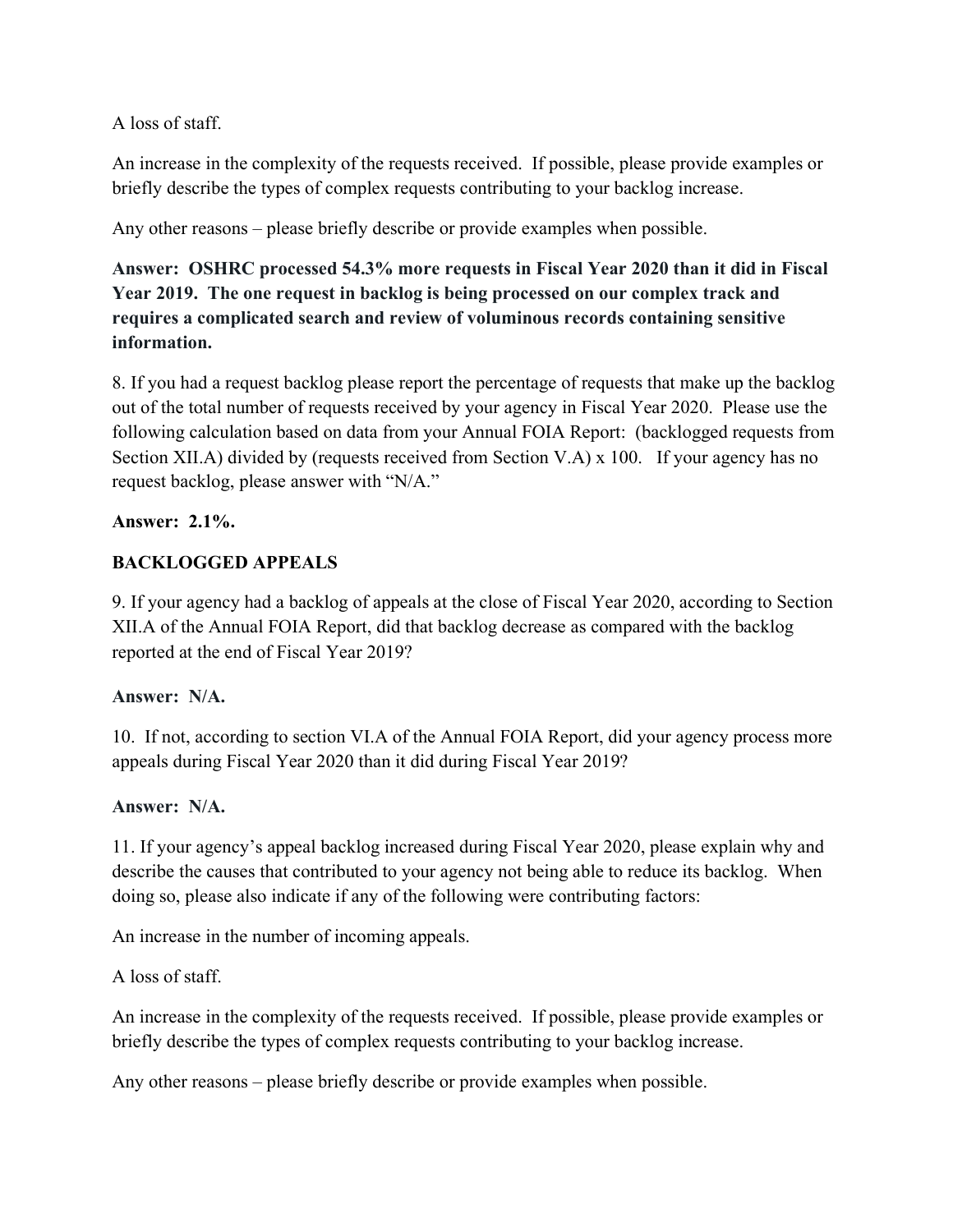## **Answer: N/A.**

12. If you had an appeal backlog please report the percentage of appeals that make up the backlog out of the total number of appeals received by your agency in Fiscal Year 2020. Please use the following calculation based on data from your Annual FOIA Report: (backlogged appeals from Section XII.A) divided by (appeals received from Section VI.A) x 100. If your agency did not receive any appeals in Fiscal Year 2020 and/or has no appeal backlog, please answer with "N/A."

## **Answer: N/A.**

## **C. Backlog Reduction Plans**

13. In the 2020 guidelines for Chief FOIA Officer Reports, any agency with a backlog of over 1000 requests in Fiscal Year 2019 was asked to provide a plan for achieving backlog reduction in the year ahead. Did your agency implement a backlog reduction plan last year? If so, describe your agency's efforts in implementing this plan and note if your agency was able to achieve backlog reduction in Fiscal Year 2020?

## **Answer: N/A.**

14. If your agency had a backlog of more than 1,000 requests in Fiscal Year 2020, please explain your agency's plan to reduce this backlog during Fiscal Year 2021.

## **Answer: N/A.**

# **D. Status of Oldest Requests, Appeals, and Consultations**

Section VII.E, entitled "Pending Requests – Ten Oldest Pending Requests," Section VI.C.(5), entitled "Ten Oldest Pending Administrative Appeals," and Section XII.C., entitled "Consultations on FOIA Requests – Ten Oldest Consultations Received from Other Agencies and Pending at Your Agency," show the ten oldest pending requests, appeals, and consultations. You should refer to these numbers from your Annual FOIA Reports for both Fiscal Year 2019 and Fiscal Year 2020 when completing this section of your Chief FOIA Officer Report.

## **OLDEST REQUESTS**

15. In Fiscal Year 2020, did your agency close the ten oldest pending perfected requests that were reported in Section VII.E. of your Fiscal Year 2019 Annual FOIA Report?

**Answer: OSHRC has one complex request that was among its ten oldest pending perfected requests at the end of Fiscal Year 2019 that is currently being processed.**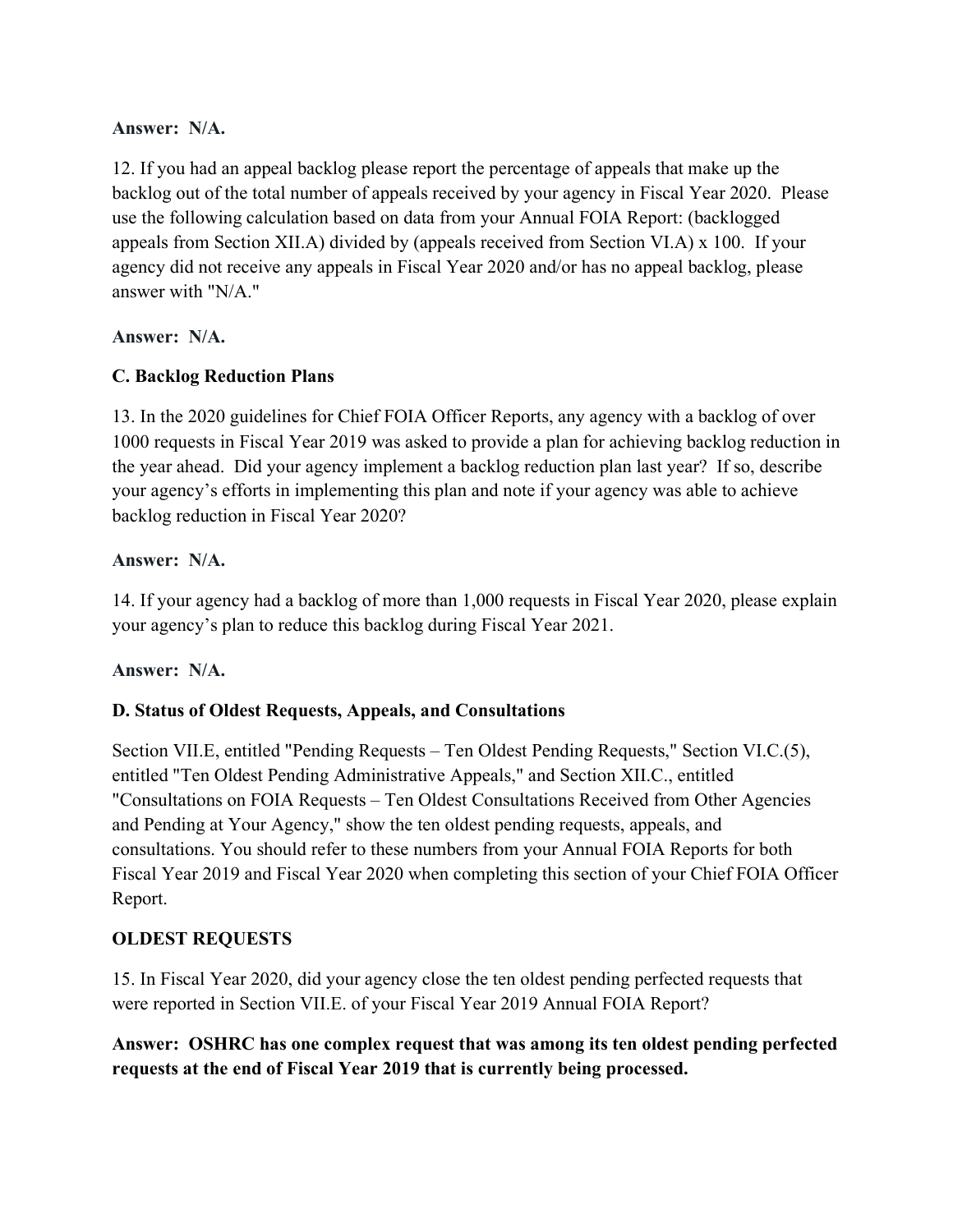16. If no, please provide the number of these requests your agency was able to close by the end of the fiscal year, as listed in Section VII.E of your Fiscal Year 2019 Annual FOIA Report. If you had fewer than ten total oldest requests to close, please indicate that.

# **Answer: OSHRC closed nine of the ten oldest requests that were pending at the end of Fiscal Year 2019.**

17. Beyond work on the ten oldest requests, please describe any steps your agency took to reduce the overall age of your pending requests.

**Answer: Our FOIA professionals begin processing requests almost immediately after receipt and promptly reach out to requesters when clarification is necessary. This resulted in a decrease in the average number of days to complete processing of all requests during the reporting period, including the average number of days to complete the processing of all requests in which information was granted, despite a significant increase (54.3%) in the number of requests processed by OSHRC this fiscal year.** 

# **TEN OLDEST APPEALS**

18. In Fiscal Year 2020, did your agency close the ten oldest appeals that were reported pending in Section VII.C.5. of your Fiscal Year 2019 Annual FOIA Report?

## **Answer: N/A.**

19. If no, please provide the number of these appeals your agency was able to close by the end of the fiscal year, as listed in Section VII.C.(5) of your Fiscal Year 2019 Annual FOIA Report. If you had fewer than ten total oldest appeals to close, please indicate that.

## **Answer: N/A.**

20. Beyond work on the ten oldest appeals, please describe any steps your agency took to reduce the overall age of your pending appeals.

**Answer: N/A.** 

# **TEN OLDEST CONSULTATIONS**

21. In Fiscal Year 2020, did your agency close the ten oldest consultations that were reported pending in Section XII.C. of your Fiscal Year 2019 Annual FOIA Report

## **Answer: N/A.**

22. If no, please provide the number of these consultations your agency was able to close by the end of the fiscal year, as listed in Section XII.C. of your Fiscal Year 2019 Annual FOIA Report. If you had fewer than ten total oldest consultations to close, please indicate that.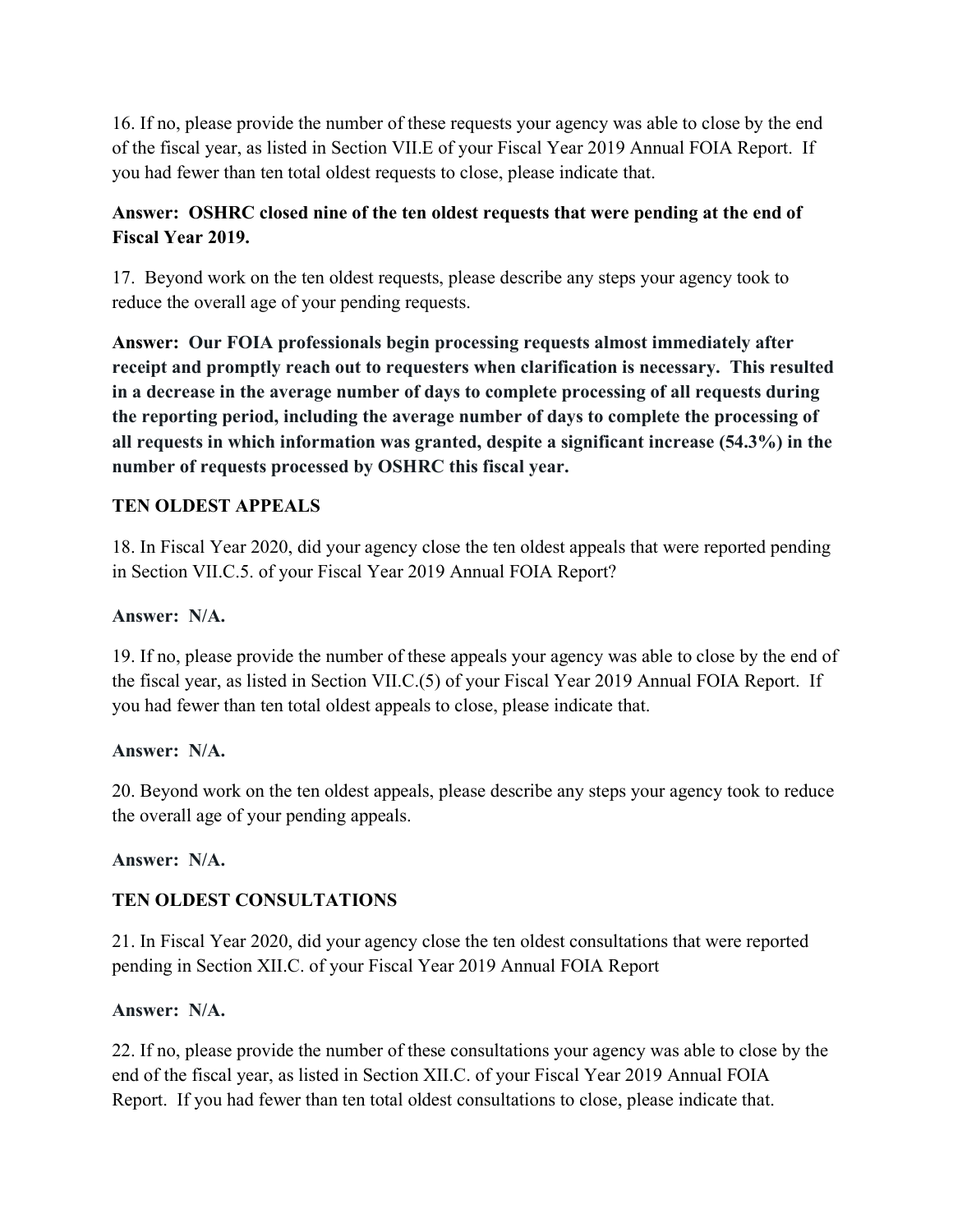## **Answer: N/A.**

## **E. Additional Information on Ten Oldest Requests, Appeals, and Consultations & Plans**

23. Briefly explain any obstacles your agency faced in closing its ten oldest requests, appeals, and consultations from Fiscal Year 2019.

**Answer: OSHRC has a relatively small team of FOIA professionals who are not assigned full-time to FOIA matters. Given that, as well as the changing demands resulting from the COVD-19 pandemic, it has been difficult for our FOIA professionals to dedicate the time required to complete the processing of the one request remaining of its ten oldest requests. This request requires the manual review of voluminous records produced from a search supported by the agency's IT department involving records of both current and prior OSHRC employees. This has required considerable time and effort to review the sensitive information contained in these records.** 

24. If your agency was unable to close any of its ten oldest requests because you were waiting to hear back from other agencies on consultations you sent, please provide the date the request was initially received by your agency, the date when your agency sent the consultation, and the date when you last contacted the agency where the consultation was pending.

## **Answer: N/A.**

25. If your agency did not close its ten oldest pending requests, appeals, or consultations, please provide a plan describing how your agency intends to close those "ten oldest" requests, appeals, and consultations during Fiscal Year 2021.

**Answer: OSHRC's FOIA professionals are diligently working to close the one remaining request of its ten oldest pending requests and continues to update the requester regarding the status of this request, as recently as the end of Fiscal Year 2020. OSHRC's FOIA Public Liaison continues to review the records produced by the IT department's search and evaluate the application of the necessary FOIA Exemptions and withholdings. The focus of this work is to reduce the need for multiple levels of review, such that any responsive records can be promptly disclosed once the review is complete.** 

# **F. Success Stories**

Out of all the activities undertaken by your agency since March 2020 to increase transparency and improve FOIA administration, please briefly describe here at least one success story that you would like to highlight as emblematic of your agency's efforts. The success story can come from any one of the five key areas, but should not be something that you have reported in a prior year. As noted above, OIP will highlight these agency success stories during Sunshine Week. To facilitate this process, all agencies should use bullets to describe their success story